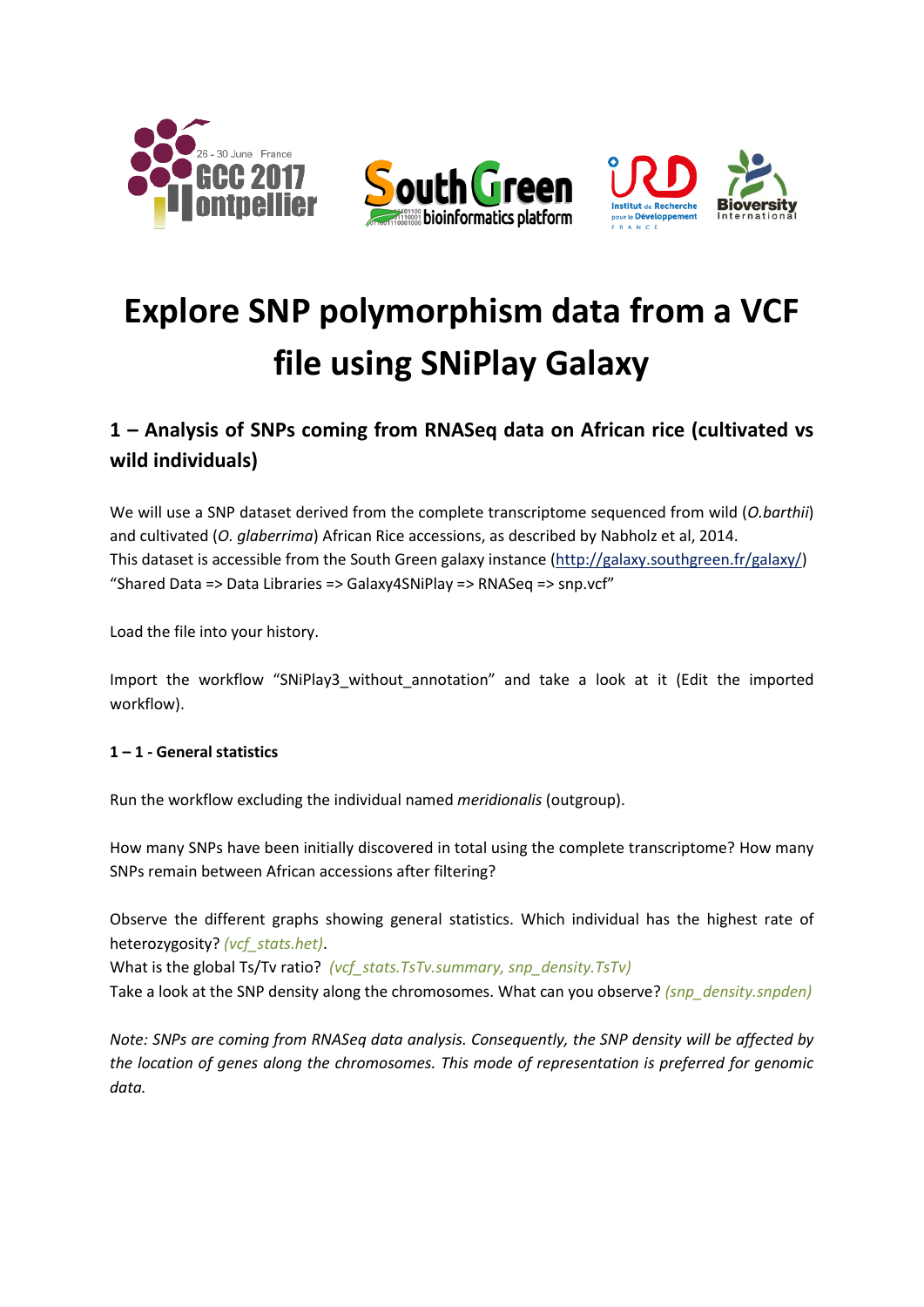#### **1 – 2 - Population structure**

*Note: the analysis of population structure is performed here by the software sNMF. sNMF will test the likelihood of each value of K (number of ancestral populations) and return the admixture percentages of each individual in the population.*

Observe the outputs from sNMF. What is the best value of K? *(Structure by sNMF, Best K Groups)* Observe the admixture values for the different groups for K=3. Can you see a separation between the two groups?

A SNP-based distance tree has been generated using FastME. *(Newick viewer)* Can you see a separation of the two groups? What can you tell about branch lengths? Try to confirm this postulate by displaying the MDS (MultiDimensional Scaling) plot of individuals for K=3. *(analyse.mds\_plot.txt)*

#### **1 – 3 - Comparison wild/cultivated**

*Note: It is possible to combine external information to individuals. Typically, we can associate affiliation to cultivated or wild compartments, to be taken in consideration for subsequent analysis.*

Run the pipeline again with these following instructions:

- Discard *sativa* and *meridionalis* samples

- Assign individuals to groups/populations. Define two groups of individuals, cultivated and wild, as follows:

> RC1;cultivated RC2;cultivated RC3;cultivated RS1;wild RS2;wild

…

This group assignation is defined in the file named "groups" that can be imported from Shared library, and then given as input in the workflow.

Observe the different plots of various diversity indexes in sliding windows. Can you identify SNPs that could be considered as good markers to distinguish between cultivated and wild compartments? Can you pinpoint regions in the genome showing a high level of differentiation between cultivated and wild (high FST values)? *(snp\_density.fst.by\_marker.genes.txt, snp\_density.fst.txt)* 

Display the nucleotide diversity Pi for each population plotted along the chromosomes. Note the difference of nucleotide diversity between the two groups. Wild accessions show higher nucleotide diversity than the cultivated. Can you identify a region that shows abnormal Pi profile in cultivated (with an exceptionally high genetic diversity)?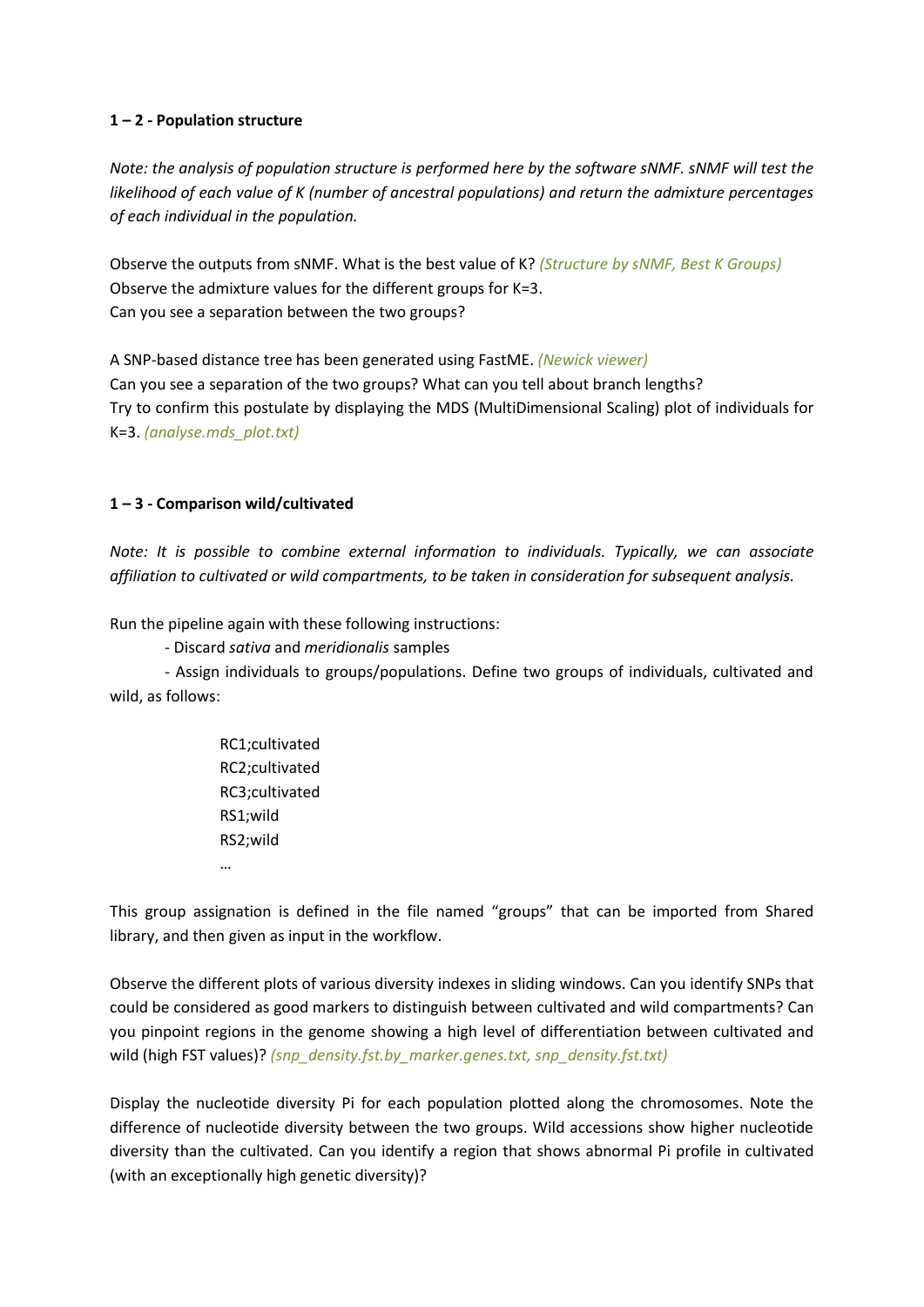By what hypothesis can we explain this observation? *(snp\_density.combined.pi.txt)*

#### **1 – 4 - Density of SNPs**

Close inspection of this genomic region reveals that most of the variations come from one cultivated individual.

Observe the SNP density for each sample taken independently. It reflects the percentage change compared to the reference for each individual. Which cultivated individual can explain the exceptionally high genetic diversity in cultivated in this region? Does it support your first hypothesis?

*(densities.by\_sample)*

Confirm that excluding this individual leads to a reduction in *O. glaberrima*'s genetic diversity in this region.

Observe the overall representation of elements using CircosJS output (SNP density, density by accession, TsTv…). Relaunch the Circos by including Pi information by population (as a line track). *(CircosJS on data…)*

#### **1 – 5 - Distance tree**

*Note: a distance tree can be reconstructed from alleles of SNPs using the software FastME.*

Run the workflow on all the individuals by targeting specifically the region between 4 and 6 Mb from the chromosome 5. Visualize the distance tree. Which individual is an outgroup of sativa+barthii/glaberrima clade? *(Newick viewer)*

### **2 – GWAS analysis**

This part of the training will resume some aspects of a genetic association study (GWAS) conducted in an article published by McCouch et al in 2015. The study, based on data HDRA (High Density Rice Array) obtained on a panel rice individuals (*indica*, *japonica*, *aus*…), aims to set markers involved in the control of grain length.

The idea is to conduct a comprehensive GWAS analysis using GWAS Galaxy workflow.

*Note: Variant dataset has been reduced for the training to make it workable (only one marker every 1000 bp, only 256 accessions taken randomly).*

#### **2 – 1- GWAS using Tassel GLM and correction by structure**

Datasets can be accessed from shared libraries: "Shared Data => Data Libraries => Galaxy4SNiPlay => GWAS" Load the files into your history. Import the workflow "SNiPlay3\_GWAS\_2" and take a look at it (Edit the imported workflow). Run the workflow in order to determine markers associated to grain length of rice. Observe some statistics provided (structure) *(Structure by sNMF)*